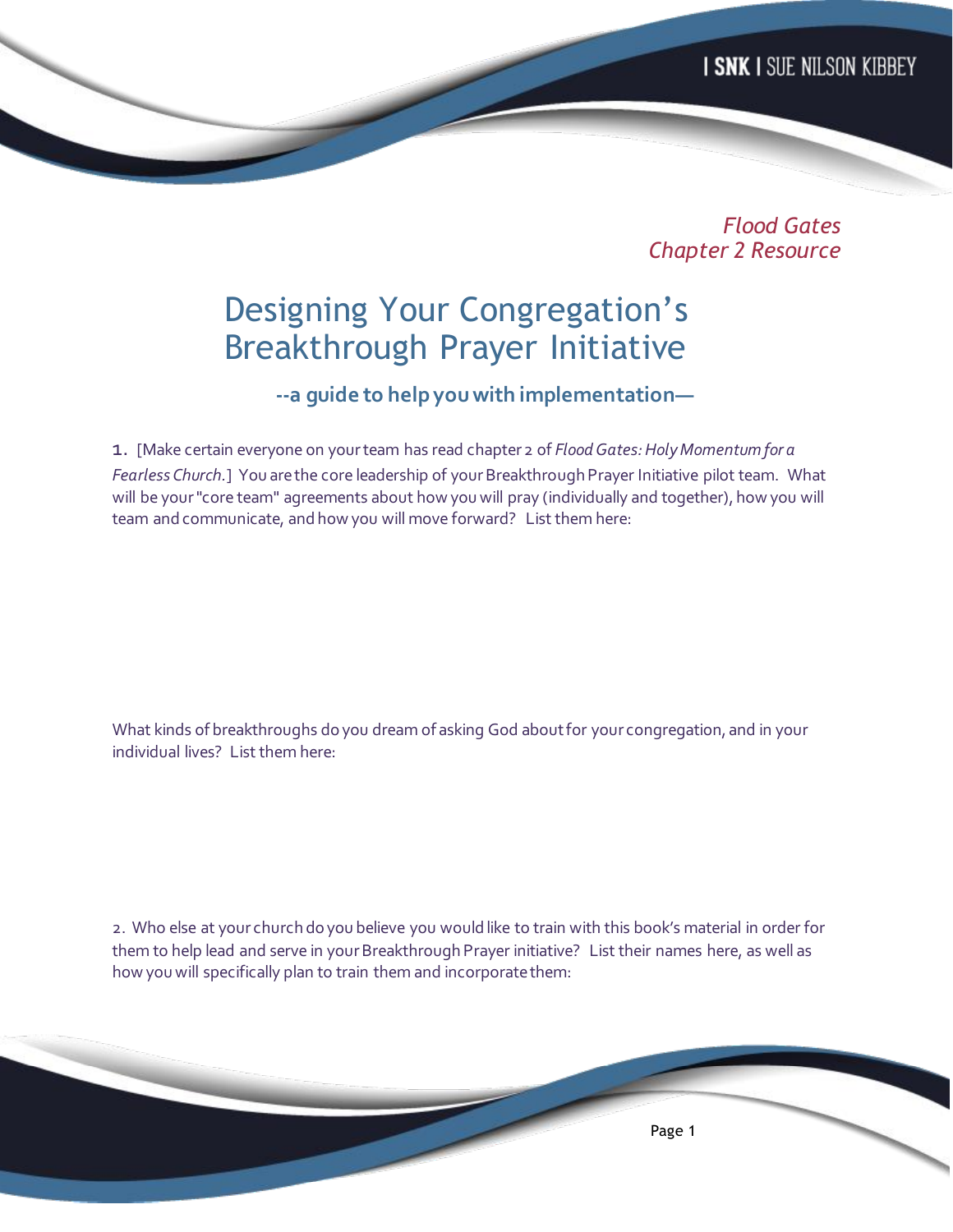3. What will be your pastor's role in the new Breakthrough Prayer Initiative? How will the pastor (and your pilot team) help explain to the congregation about Breakthrough Prayer so that everyone understands what it is? Discuss, then write your proposals here.

4. Make a list of what *already exists* at your church relative to prayer (meetings that include prayer, worship service prayer, prayer chains, etc.), and how you believe you could enhance, renew and advance the practice of breakthrough prayer in each setting. What could be done, and how? Be specific.

5. Is there anything at your church currently, related to prayer, that you believe should be discontinued? If so, what and when?

6. What new and unique breakthrough prayer practices (including prayer walking) could be incorporated into the life of your congregation? In worship, meetings, other times and ways? For children and teens?